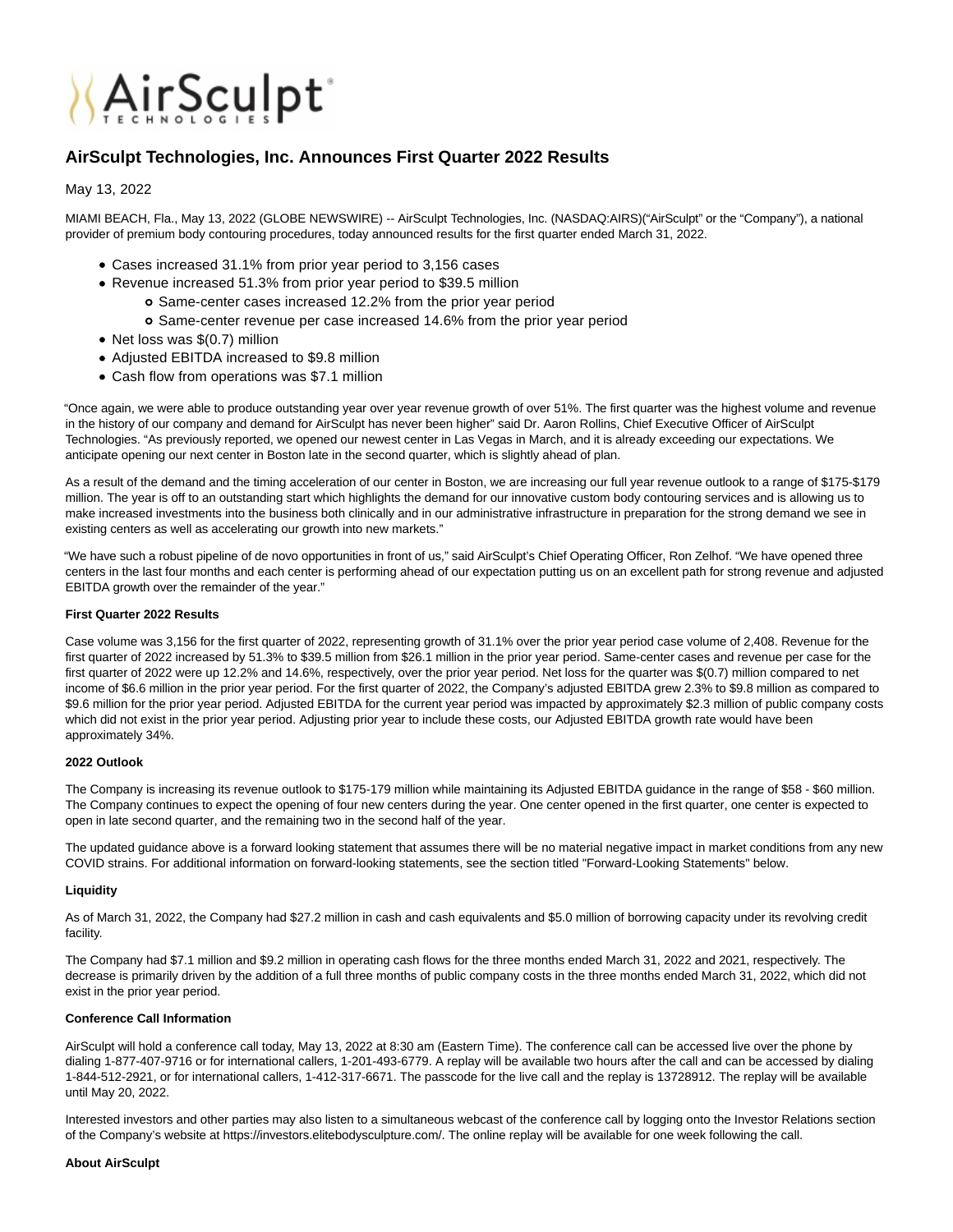AirSculpt is an experienced, fast-growing national provider of body contouring procedures delivering a premium consumer experience under its brand, Elite Body Sculpture. At Elite Body Sculpture, we provide custom body contouring using our proprietary AirSculpt® method that removes unwanted fat in a minimally invasive procedure, producing dramatic results. It is our mission to generate the best results for our patients.

#### **Forward-Looking Statements**

This press release contains forward-looking statements. In some cases, you can identify these statements by forward-looking words such as "may," "might," "will," "should," "expects," "plans," "anticipates," "believes," "estimates," "predicts," "potential" or "continue," the negative of these terms and other comparable terminology. These forward-looking statements, which are subject to risks, uncertainties, and assumptions about us, may include projections of our future financial performance, our anticipated growth strategies, and anticipated trends in our business. These statements are only predictions based on our current expectations and projections about future events. There are important factors that could cause our actual results, level of activity, performance, or achievements to differ materially from the results, level of activity, performance or achievements expressed or implied by the forward-looking statements, including those factors discussed in the section titled "Risk Factors" in our Annual Report on Form 10-K.

Our future results could be affected by a variety of other factors, including, but not limited to, failure to open and operate new centers in a timely and cost-effective manner; shortages or quality control issues with third-party manufacturers or suppliers; competition for surgeons; litigation or medical malpractice claims; inability to protect the confidentiality of our proprietary information; changes in the laws governing the corporate practice of medicine or fee-splitting; changes in the regulatory, economic and other conditions of the states and jurisdictions where our facilities are located; and business disruption or other losses from war, pandemic, terrorist acts or political unrest.

The risk factors discussed in "Risk Factors" in our Annual Report on Form 10-K could cause our results to differ materially from those expressed in the forward-looking statements made in this press release.

There also may be other risks that are currently unknown to us or that we are unable to predict at this time.

Although we believe the expectations reflected in the forward-looking statements are reasonable, we cannot guarantee future results, level of activity, performance, or achievements. Moreover, neither we nor any other person assumes responsibility for the accuracy and completeness of any of these forward-looking statements. Forward-looking statements speak only as of the date they were made, and we are under no duty to update any of these forward-looking statements after the date of this press release to conform our prior statements to actual results or revised expectations.

### **Use of Non-GAAP Financial Measures**

The Company reports financial results in accordance with generally accepted accounting principles in the United States ("GAAP"), however, the Company believes the evaluation of ongoing operating results may be enhanced by a presentation of Adjusted EBITDA and Adjusted EBITDA Margin, which are non-GAAP financial measures.

These non-GAAP financial measures are not intended to replace financial performance measures determined in accordance with GAAP. Rather, they are presented as supplemental measures of the Company's performance that management believes may enhance the evaluation of the Company's ongoing operating results. These non-GAAP financial measures are not presented in accordance with GAAP, and the Company's computation of these non-GAAP financial measures may vary from similar measures used by other companies. These measures have limitations as an analytical tool and should not be considered in isolation or as a substitute or alternative to revenue, net income, operating income, cash flows from operating activities, total indebtedness or any other measures of operating performance, liquidity or indebtedness derived in accordance with GAAP.

### **AirSculpt Technologies, Inc. and Subsidiaries Selected Consolidated Financial Data (Dollars in thousands)**

|                                     | <b>Three Months Ended</b><br>March 31, |    |        |
|-------------------------------------|----------------------------------------|----|--------|
|                                     | 2022                                   |    | 2021   |
| Revenue                             | \$<br>39,544                           | \$ | 26,141 |
| Operating expenses:                 |                                        |    |        |
| Cost of service                     | 14,662                                 |    | 8,785  |
| Selling, general and administrative | 24,167                                 |    | 8,658  |
| Depreciation and amortization       | 1,886                                  |    | 1,491  |
| Total operating expenses            | 40,715                                 |    | 18,934 |
| (Loss)/Income from operations       | (1, 171)                               |    | 7,207  |
| Interest expense, net               | 1,492                                  |    | 586    |
| Pre-tax net (loss)/income           | (2,663)                                |    | 6,621  |
| Income tax benefit                  | (1,970)                                |    |        |
| Net (loss)/income                   | (693)                                  | S  | 6,621  |
| (Loss) per share of common stock    |                                        |    |        |
| Basic                               | \$<br>(0.01)                           |    | N/A    |
| <b>Diluted</b>                      | \$<br>(0.01)                           |    | N/A    |
| Weighted average shares outstanding |                                        |    |        |
| Basic                               | 55,640,154                             |    | N/A    |
| <b>Diluted</b>                      | 55,640,154                             |    | N/A    |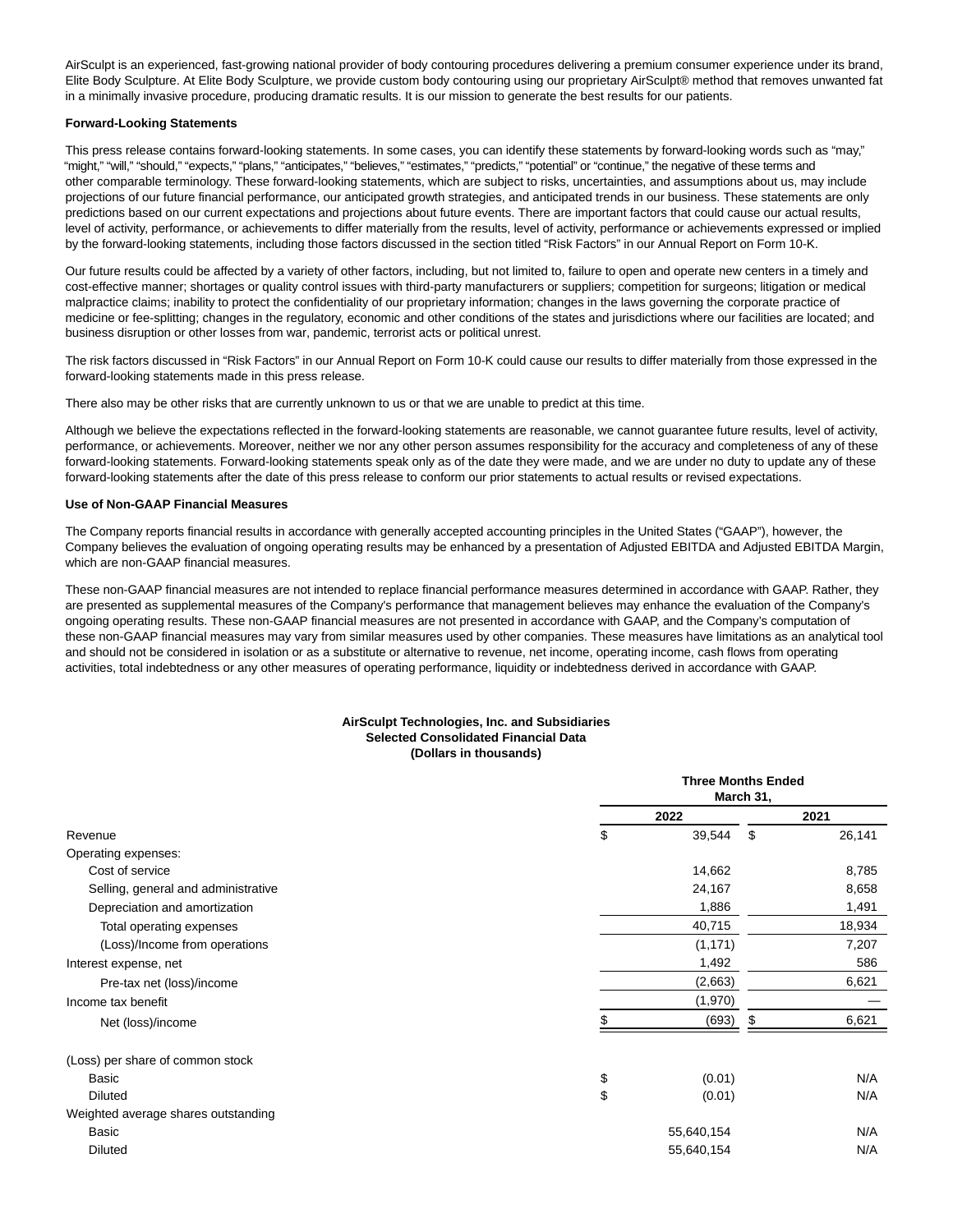## **AirSculpt Technologies, Inc. and Subsidiaries Selected Financial and Operating Data (Dollars in thousands, except per case amounts)**

|                                            | March 31,<br>2022 |         | December 31,<br>2021 |         |
|--------------------------------------------|-------------------|---------|----------------------|---------|
| <b>Balance Sheet Data (at period end):</b> |                   |         |                      |         |
| Cash and cash equivalents                  | \$                | 27,229  | -\$                  | 25,347  |
| Total current assets                       |                   | 32,362  |                      | 29,440  |
| Total assets                               | \$                | 207.229 | S.                   | 200,554 |
| Current portion of long-term debt          | \$                | 850     | \$                   | 850     |
| Deferred revenue and patient deposits      |                   | 2,406   |                      | 2,810   |
| <b>Total current liabilities</b>           |                   | 15,911  |                      | 16,415  |
| Long-term debt, net                        |                   | 81,750  |                      | 81,755  |
| <b>Total liabilities</b>                   | \$                | 117.360 | S.                   | 117,026 |
| Total stockholders' equity                 | \$                | 89,869  | \$.                  | 83,528  |

|                                 |   | <b>Three Months Ended</b><br>March 31, |      |         |  |
|---------------------------------|---|----------------------------------------|------|---------|--|
|                                 |   | 2022                                   |      | 2021    |  |
| <b>Cash Flow Data:</b>          |   |                                        |      |         |  |
| Net cash provided by (used in): |   |                                        |      |         |  |
| Operating activities            | S | 7,080                                  | - \$ | 9,178   |  |
| Investing activities            |   | (4,274)                                |      | (1,592) |  |
| Financing activities            |   | (924)                                  |      | (3,757) |  |

|                                                       | <b>Three Months Ended</b><br>March 31, |    |        |
|-------------------------------------------------------|----------------------------------------|----|--------|
|                                                       | 2022                                   |    | 2021   |
| <b>Other Data:</b>                                    |                                        |    |        |
| Number of centers as of the end of the period         | 19                                     |    | 14     |
| Number of procedure rooms as of the end of the period | 36                                     |    | 23     |
| Cases                                                 | 3.156                                  |    | 2,408  |
| Revenue per case                                      | \$<br>12,530                           | \$ | 10,856 |
| Adjusted EBITDA (1)                                   | \$<br>9,788                            | \$ | 9,570  |
| Adjusted EBITDA margin (2)                            | 24.8%                                  |    | 36.6%  |

(1) A reconciliation of this non-GAAP financial measure appears below.

(2) Defined as Adjusted EBITDA as a percentage of revenue.

#### **AirSculpt Technologies, Inc. and Subsidiaries Supplemental Information (Dollars in thousands, except per case amounts)**

|                                 | <b>Three Months Ended</b><br>March 31, |        |  |
|---------------------------------|----------------------------------------|--------|--|
|                                 | 2022                                   | 2021   |  |
| Same-center Information (1):    |                                        |        |  |
| Cases                           | 2,702                                  | 2,408  |  |
| Case growth                     | 12.2%                                  | N/A    |  |
| Revenue per case                | \$<br>12,436<br>- \$                   | 10,856 |  |
| Revenue per case growth         | 14.6%                                  | N/A    |  |
| Number of facilities            | 14                                     | 14     |  |
| Number of total procedure rooms | 26                                     | 23     |  |

(1) For the three months ended March 31, 2022 and 2021, we define same-center case and revenue growth as the growth in each of our cases and